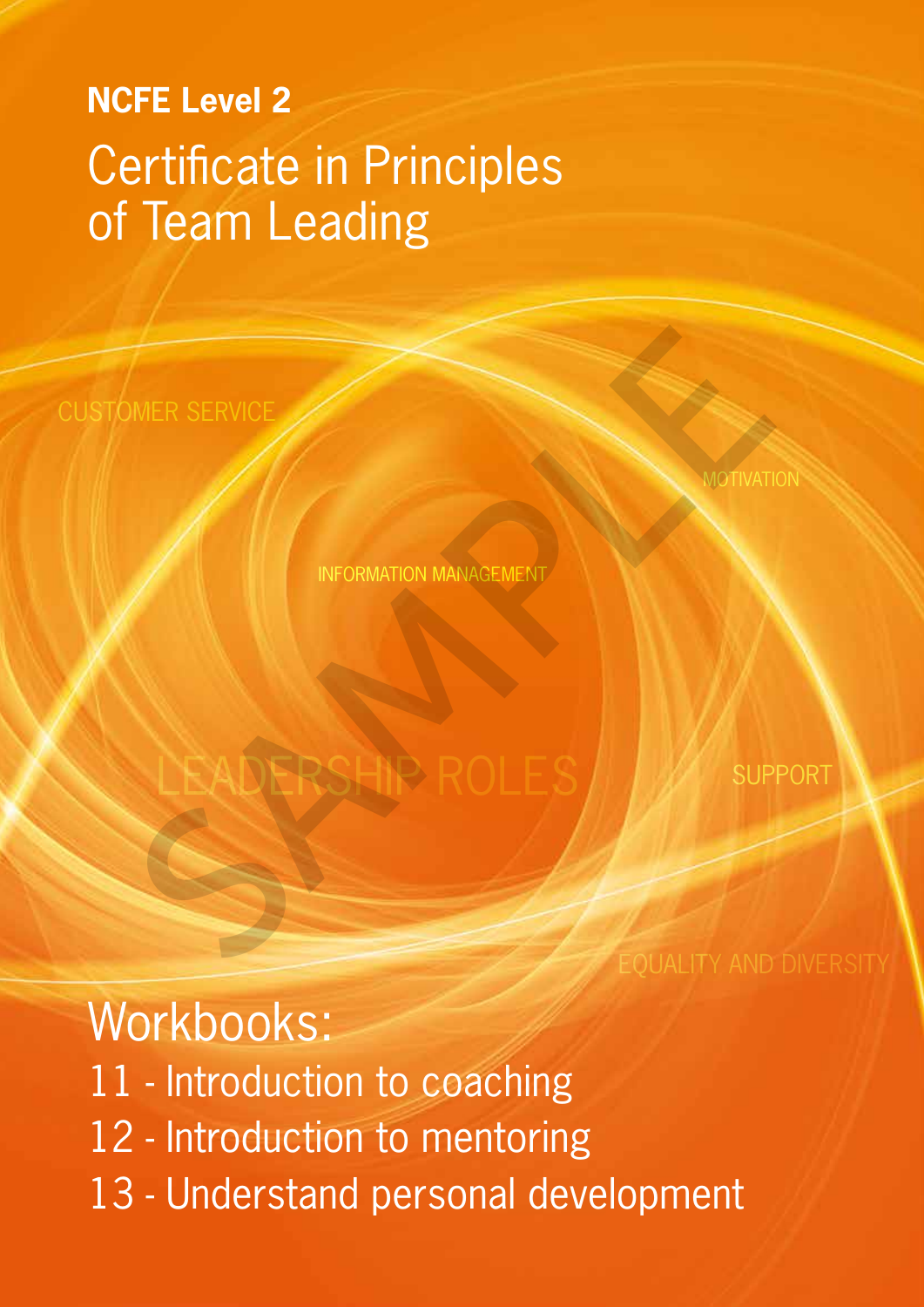# The benefits of coaching

Please read the following as it will help you to answer question 3.

Coaching focuses on supporting teams and individuals to find solutions to their own questions or problems, which makes it a useful tool that can have benefits for the organisation, managers and employees.

| organisation, managers and employees. |                                                                                                                                                  |  |
|---------------------------------------|--------------------------------------------------------------------------------------------------------------------------------------------------|--|
| <b>Recipient</b>                      | <b>Benefits</b>                                                                                                                                  |  |
| Organisation                          | reduces staff turnover: staff who feel that they are working<br>toward their goals and that they are supported will stay with an<br>organisation |  |
|                                       | improves productivity                                                                                                                            |  |
|                                       | increases staff motivation                                                                                                                       |  |
| Manager                               | helps to build high-performing teams                                                                                                             |  |
|                                       | can be carried out on the job                                                                                                                    |  |
|                                       | flexibility: coaching sessions can fit around employees'<br>schedules                                                                            |  |
| Team                                  | improves performance                                                                                                                             |  |
|                                       | helps build relationships                                                                                                                        |  |
|                                       | reduces dependency on other team members                                                                                                         |  |
| Individual                            | helps develop confidence                                                                                                                         |  |
|                                       | improves performance                                                                                                                             |  |
|                                       | develops skills                                                                                                                                  |  |
|                                       |                                                                                                                                                  |  |
|                                       |                                                                                                                                                  |  |
| Did you know?                         |                                                                                                                                                  |  |

#### Did you know?

According to the Advisory, Conciliation and Arbitration Service (Acas), it costs more than £30,000 to replace one member of staff, including 28 weeks' pay for a new recruit to get up to speed, advertising costs and HR time.

[Source: http://www.acas.org.uk/index.aspx?articleid=4857 ]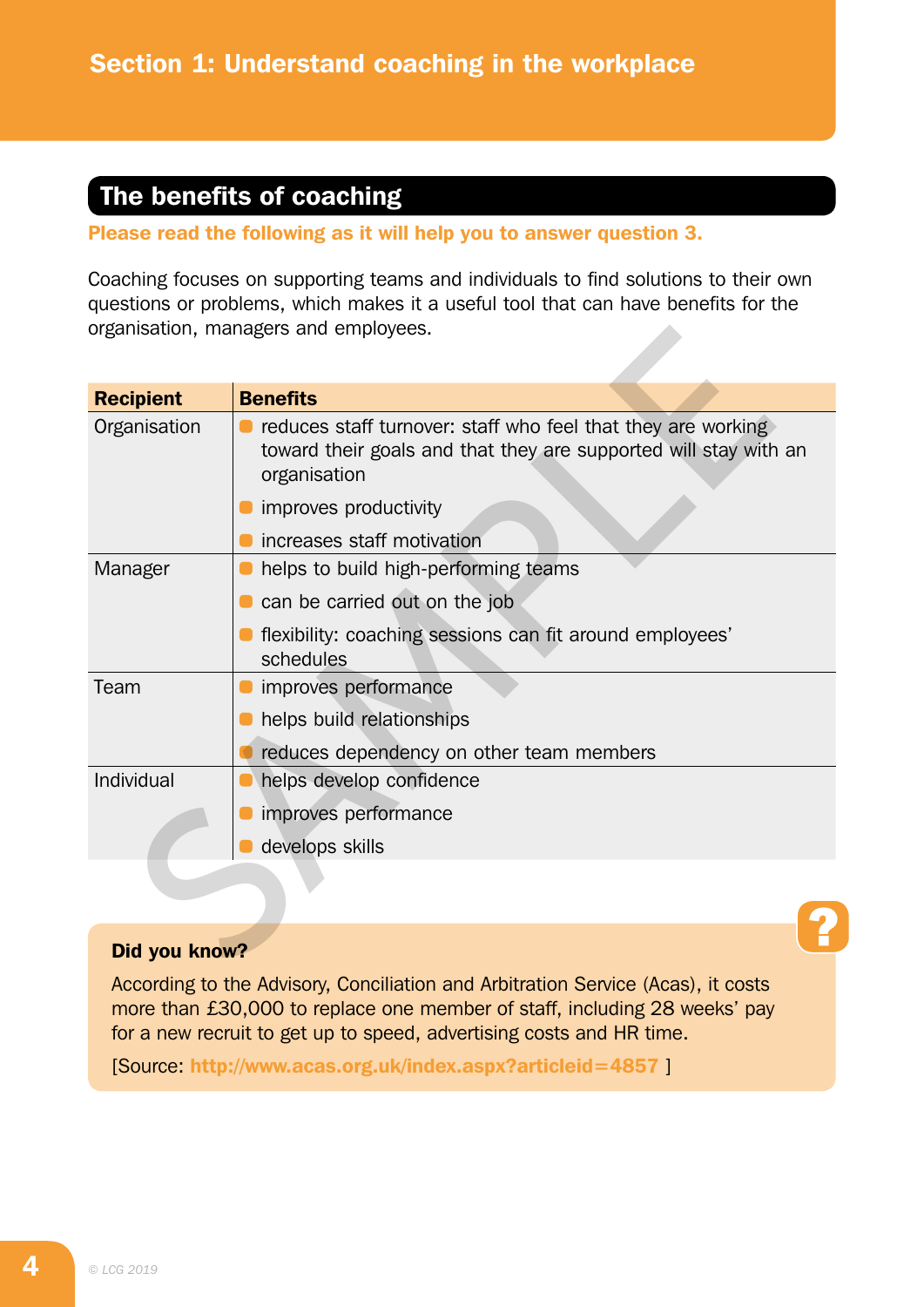# Section 1: Understand coaching in the workplace



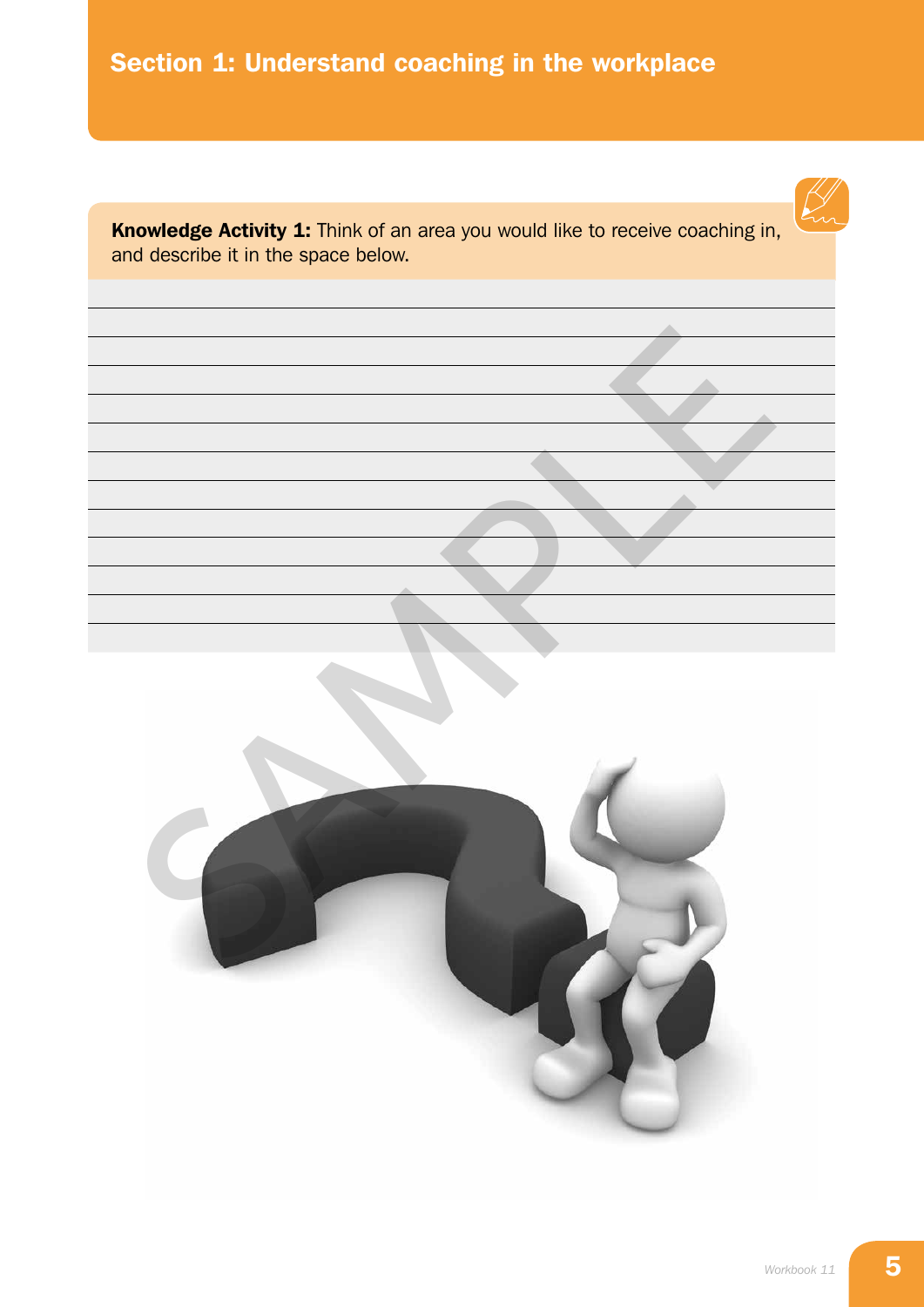This section will help you to understand what mentoring is, including the different types that exist, where it can be used and the associated benefits.

# What is mentoring?

Please read the following as it will help you to answer questions 1 and 2.

Mentoring is a process in which an experienced individual – the mentor – shares their skills, knowledge and experience to help a less experienced person – the mentee – to progress professionally.

Mentoring usually involves developing a long-term relationship between the mentor and mentee, but the mentor doesn't provide advice on activities that are part of the mentee's everyday role. Instead they focus on the mentee's overall growth and development at a high level, and change happens over time. Traditionally, mentoring was a one-way process, but today it is believed that mentoring relationships can have personal and professional benefits for both the mentor and the mentee. boring is a process in which an experienced individual – the mentor – shares is in which an experienced individual – the mentor – shares is whils, knowledge and experience to help a less experienced person – the skills, kn

Mentoring is not the same as coaching or counselling:

- Coaching involves helping an individual to analyse their current situation and work out a plan to improve performance and maximise their abilities. The coaching relationship usually happens within a set time frame.
- Counselling provides advice and guidance to someone who is unhappy or dissatisfied with their life. Counselling sessions will focus on a particular problem and help the person to find a way of coping with it.

A mentor doesn't tell the mentee what to do; rather, they support the mentee to identify their own goals and help to figure out how to achieve them. Mentoring is a flexible process that is unique to each individual; the process involves the mentor working out how the mentee works and learns and tailoring their methods of communication to help them to the best of their ability.

The role of a mentor involves:

- **•** Providing support and guidance: this can be personal or professional.
- **•** Being a role model: i.e. showing the behaviours the mentee is hoping to develop.
- **•** Providing information: a mentor will provide the mentee with industry-specific information to expand their understanding of their role and support their professional growth.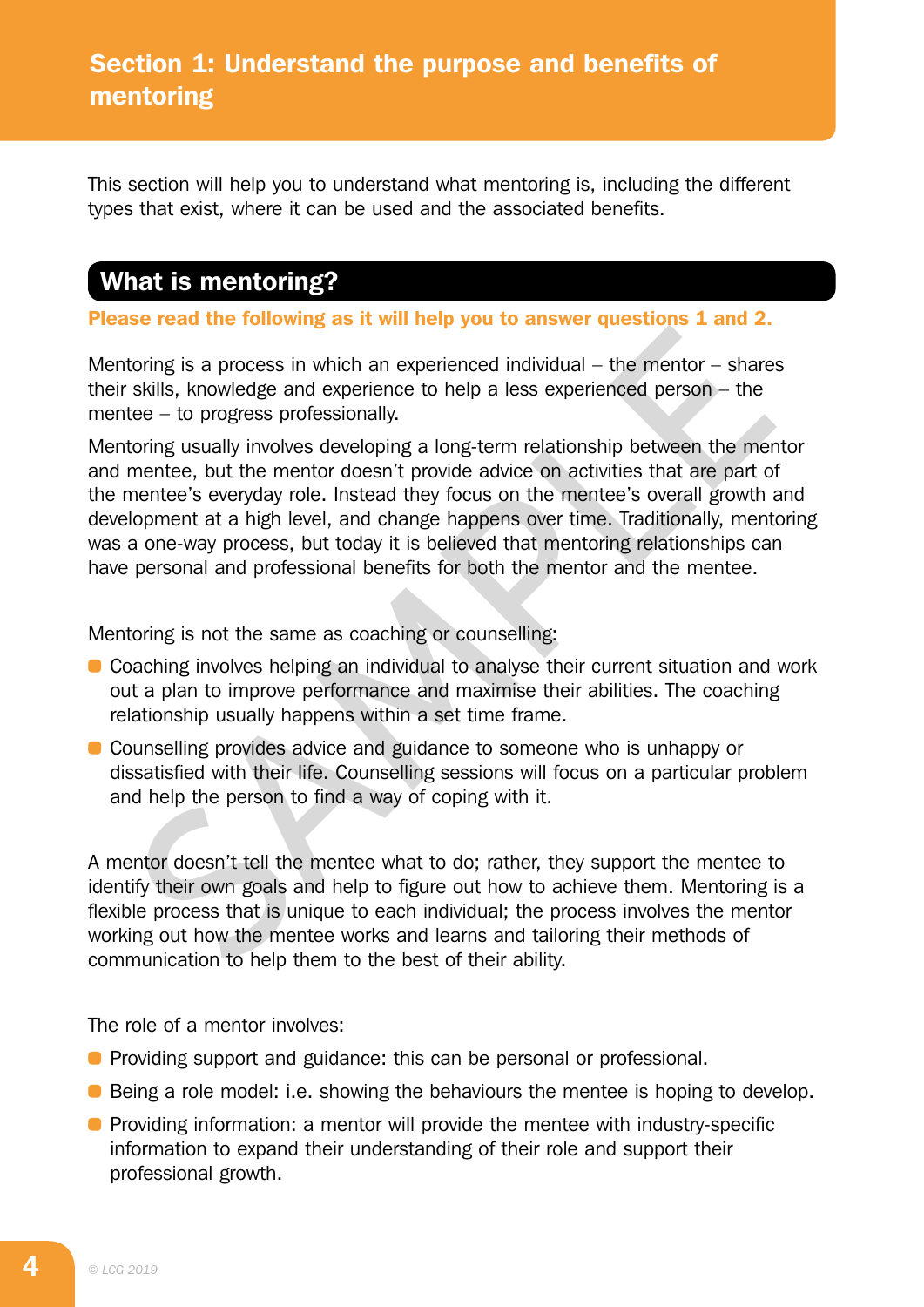# Section 1: Understand the purpose and benefits of mentoring

- Sharing knowledge: experience is priceless; by sharing their own experience, the mentor can help a mentee to have an advanced knowledge of and insight into their profession.
- Being a critical friend: because mentor-mentee relationships are long term many turn into friendships, but the aim is still professional and/or personal growth. A critical friend will help the mentee to see situations clearly and help them to find solutions themselves.

# Types of mentoring

Please read the following as it will help you to answer questions 3 and 4.

Because mentoring doesn't require the mentor to oversee the mentee's everyday job performance, the process can take place in a variety of ways, including one-onone, in a group and remotely.

#### One-to-one

One-to-one mentoring requires the mentor and mentee to meet face-to-face for each session.

#### Group mentoring

This type of mentoring involves a number of mentees and mentors meeting at the same time. Each mentor will have a small number of mentees in their group that they support. So the following as it will help you to answer questions 3 and 4.<br>
So read the following as it will help you to answer questions 3 and 4.<br>
So read the following as it will help you to answer questions 3 and 4.<br>
Let the men

#### Remote mentoring

Remote mentoring is necessary when the mentor or mentee don't work in the same building or when they both have to travel. These sessions rely on videoconferencing, phone calls and email.

#### Reverse mentoring

In this type of mentoring, a younger, less experienced employee will provide support to an experienced member of staff, usually to help them navigate learning a new skill.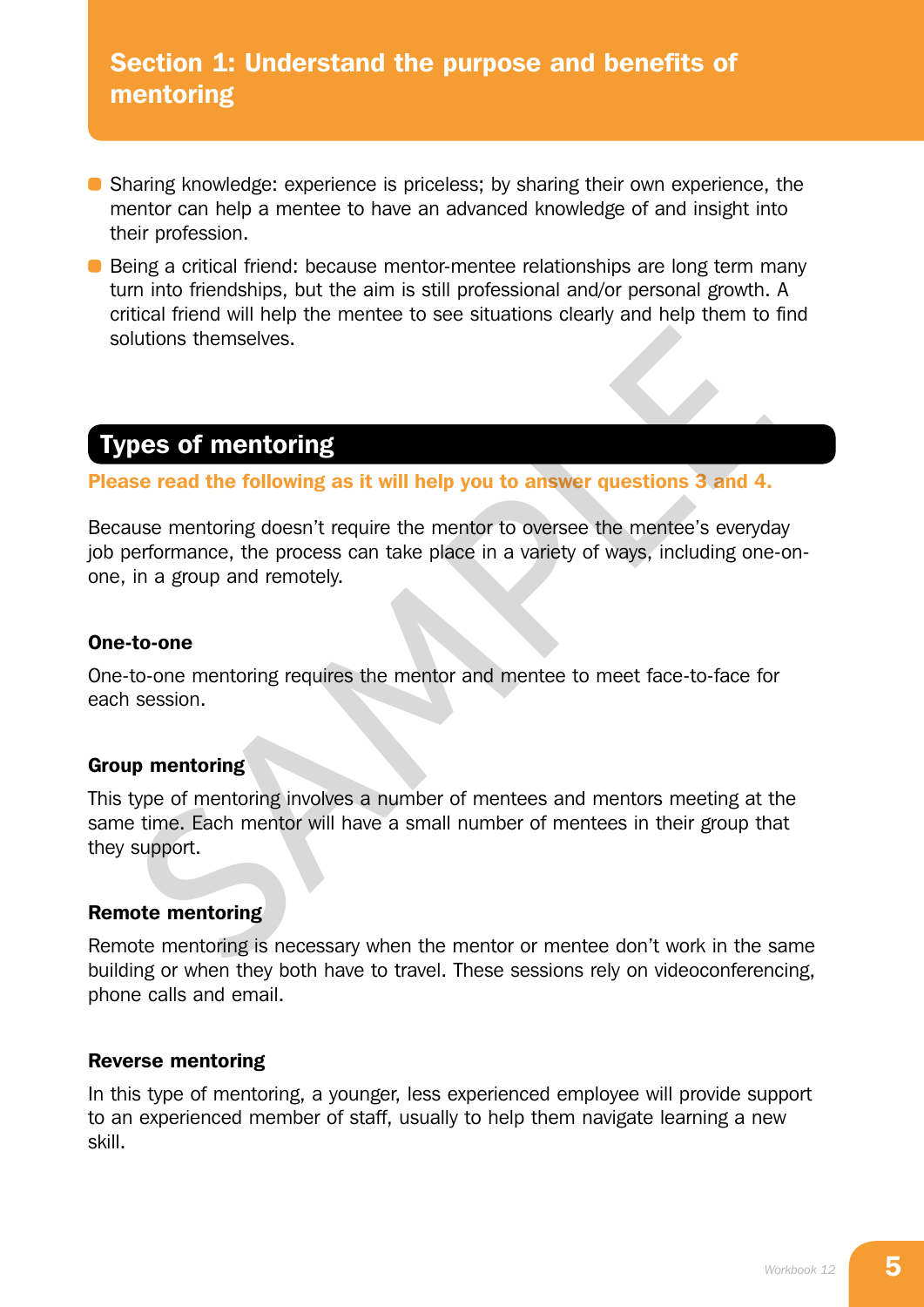# Where mentoring is used

Mentoring uses one person's experience, knowledge and skills to support someone without as much experience, which means it can be used in almost all workplaces. The process is particularly useful to support a new employee or someone new to a particular role, e.g. following a promotion.

# The benefits of mentoring

## Please read the following as it will help you to answer question 5.

|              | particular role, e.g. following a promotion.                                                                                                                                                                                                                                                                                                                                                                                                                         |
|--------------|----------------------------------------------------------------------------------------------------------------------------------------------------------------------------------------------------------------------------------------------------------------------------------------------------------------------------------------------------------------------------------------------------------------------------------------------------------------------|
|              | For example, teachers are often given mentors throughout their training and during<br>their first year of teaching to help them deal with and understand how to be the<br>best they can be. The mentor will help their mentee to navigate difficult situations<br>and help them understand how to deal with parents, colleagues and students.<br>In return, the mentee can provide their mentor with insight that can help their<br>personal and professional lives. |
|              | In a professional environment, a senior manager may become a mentor for a<br>junior employee who has just been promoted to a team manager position. In this<br>situation, the mentor would provide the mentee with support as they get used to<br>their new role. The mentee will be able to ask their mentor questions when they<br>need help or go to them to help them work through a new or tricky situation.                                                    |
|              | The benefits of mentoring                                                                                                                                                                                                                                                                                                                                                                                                                                            |
|              | Please read the following as it will help you to answer question 5.                                                                                                                                                                                                                                                                                                                                                                                                  |
|              | Mentoring has benefits for the organisation, mentor and mentee. Read the<br>information in the following table to learn about the benefits for each group.                                                                                                                                                                                                                                                                                                           |
|              | <b>Benefits</b>                                                                                                                                                                                                                                                                                                                                                                                                                                                      |
| Organisation | • Staff retention: mentoring helps high-quality employees to feel<br>happy and valued, which means they will stay with the company<br>• Improved productivity: happy, fulfilled employees are likely to be<br>more productive                                                                                                                                                                                                                                        |
|              | Increased staff motivation: staff who feel supported are more<br>motivated to do a good job                                                                                                                                                                                                                                                                                                                                                                          |
| Mentor       | Increased confidence: mentoring requires a specific set of skills,<br>and using them can help the mentor to feel more confident about<br>their abilities outside of mentoring                                                                                                                                                                                                                                                                                        |
|              | Increased motivation: supporting another person can make the<br>mentor feel excited about what they're doing, which in turn<br>bolsters their motivation                                                                                                                                                                                                                                                                                                             |
|              | Develops communication skills: as you've learned, communication<br>is key in mentoring, and working with different mentees can really<br>help develop communication skills                                                                                                                                                                                                                                                                                           |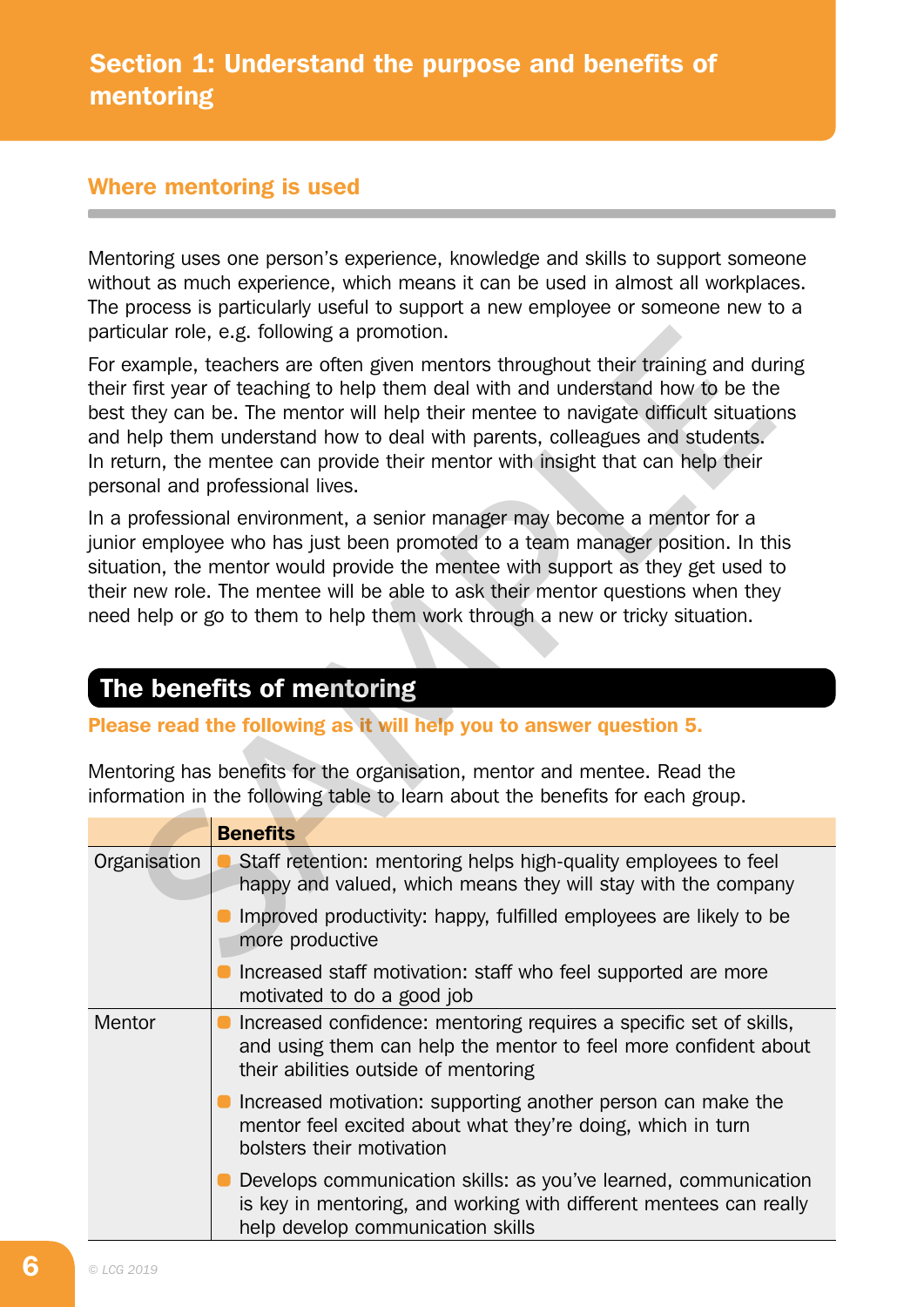# Section 2: Understand how to produce a personal development plan

Personal development plans can help you to focus on what you want to achieve and are used to map out how to succeed. In this section, you will look at how to identify your existing skills and any gaps in your knowledge or skills. You will also learn about producing a personal development plan and reviewing progress against objectives.

# Using a skills audit to identify areas for development

#### Please read the following as it will help you to answer questions 4 and 5.

A skills audit is the first step in creating a personal development plan. It helps you to identify any gaps in knowledge or skills required for the desired role or goal. You can then move on to explore what actions you can take to reach your goal. **Solution Example 10 Conserved Conserved Conserved Conserved Conserved Conserved Conserved Conserved Conserved Conserved Conserved Conserved Conserved Conserved Conserved Conserved Conserved Conserved Conserved Conserv** 

#### Step 1

**Setting a goal** – to start the process of self-development, you must have a goal in mind; for example, to become a social worker, or to take part in a triathlon. If you aren't sure what you would like to do, you can ask yourself questions, such as:

- Where do I want to go?
- What am I interested in?
- Where do I see myself in five years?
- What do I need to learn to get to where I want to be?

You could also do a personal SWOT analysis, in which you will look at your:

- **•** Strengths i.e. areas in which you are especially skilled
- $\bullet$  Weaknesses i.e. areas where you feel others can perform better than you can
- $\bullet$  Opportunities i.e. things you can use to help you to achieve your goal
- $\bullet$  Threats i.e. things that might stop you from achieving your goal

These techniques should help you to get a clear idea of where you want to be, why and by when, which brings you to step 2.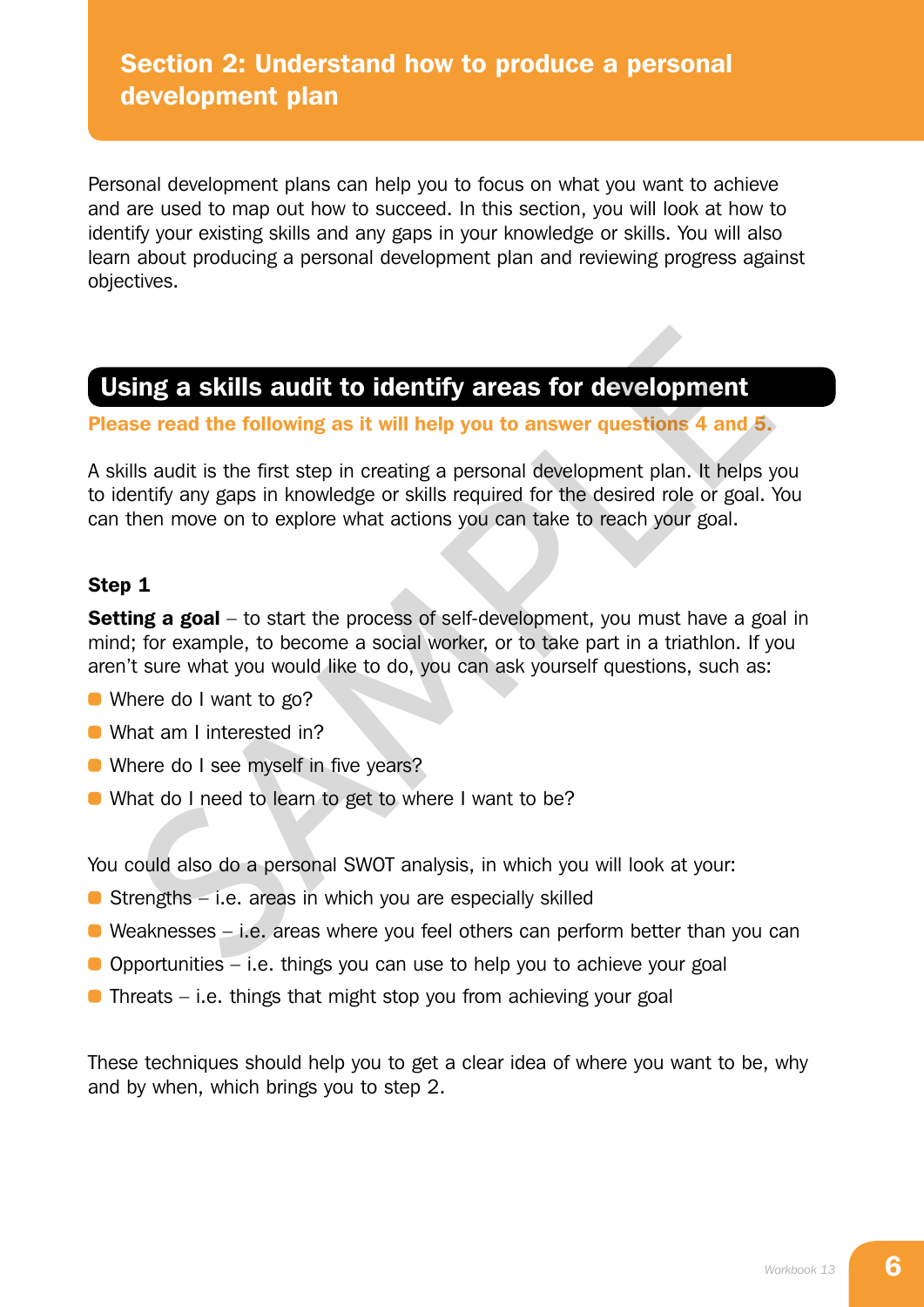# Section 2: Understand how to produce a personal development plan

# Step 2

**Creating a plan** – now that you have decided on a goal, you need a plan to achieve it. This stage is vital to the success of your self-development because it helps you to identify exactly what you need to do to achieve your goal.

For example, if your goal is to become a social worker, you will need to know what skills/qualifications are required. You will then need to list the skills/qualifications you already have and the ones you don't. Next to the ones you don't have, you can list the training or qualifications available, how long they take, and what they cost. You can then decide which are realistic.

Your plan may include a number of smaller aims you would like to achieve to get you to your final, large goal. The key here is not to feel overwhelmed. Instead, you should prioritise each one, which means choosing which is the most important and aiming to work on that one first. instructuations are required. Tot will then need to list the skinlyqualinications<br>at a largedy have and the ones you don't. Next to the ones you don't have, you<br>the training or qualifications available, how long they take,

To prioritise your goals, you can ask yourself:

- How essential is it to achieve this goal now?
- How long will this goal take?
- Do I have the skills needed to achieve this goal now?

## Step 3

Put the plan into action and demonstrate progress - choose one goal and focus on it. Decide how you will measure progress in your selected area. For example, you could:

- keep a log that tracks your progress
- make a list where you can cross goals off as you achieve them
- **•** set out a plan for dealing with lack of progress, such as reviewing goals to see if